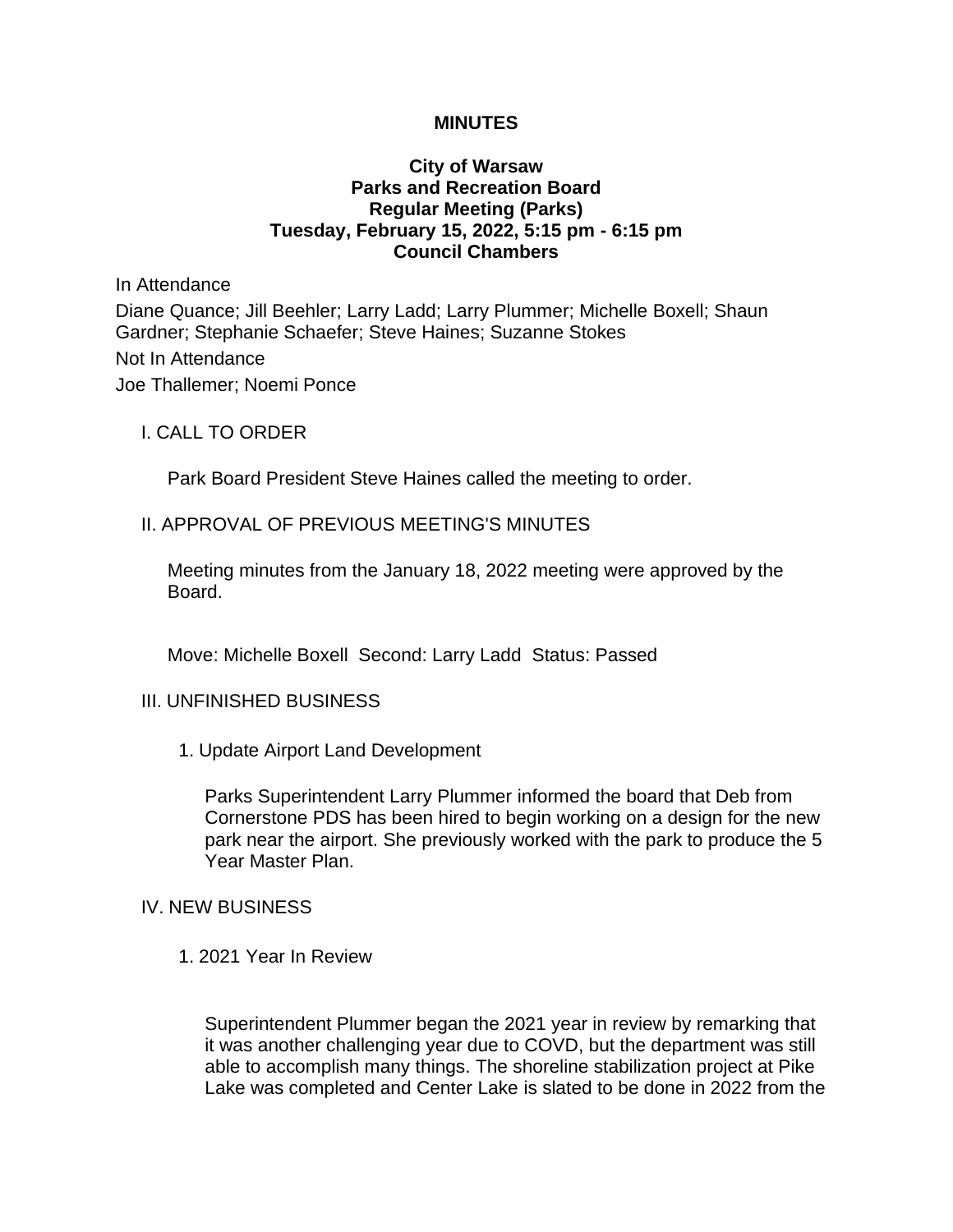boat ramp to the Nye Park area. The department once again collaborated with the three lake associations - Center, Pike, and Winona - by contributing \$2500 to each for maintenance, conservation, and preservation. Another notable project was completed with NIPSCO in order to move high voltage power lines from above Kiddie Land to Detroit Street. The park lost a few trees in the process but NIPSCO has since replaced them.

Goshen Health donated a "live vibrantly" bench free of charge that was placed at Kelly Park. In collaboration with KCCRVC, kayak centers were purchased and the installation will be complete with the kayaks ready to use hopefully in mid-to-late April 2022. The plans were laid for new pickleball and tennis courts at Bixler Park through a grant from the K21 Foundation, with hopes that work will begin in the spring. As part of the Buffalo Street Project, the Castaldi family worked with the department on the installation of the interactive Castaldi Fountain which many people have enjoyed and loved. The new gazebo at Nye Park was another part of the scenic upgrades courtesy of the Buffalo Street Project. With the east & west lots being paved at Central Park, everything to the south of Canal Street is completed for repairs. Ker Park was also finished over the span of 2021.

The 5 Year Master Plan was completed and put into place, ready to go for the future. At the Pavilion, HVAC units were replaced, removing units that had been there for 20 years and consolidating into two new units without a need for the third. This has made major improvements to functionality and temperature control for the building. The Pavilion also received new sheeting and roofing along with a new awning out front. All parks received new signs that included the name of the park with the address. All playgrounds and swings were replenished with new fall material for safety. There were sewer upgrades and improvements made to the manager's row at the Pike Lake Campground. In replacing the Central Park banners, the new image will be of the Warsaw Parks logo instead of the Central Park Concert Series because the concerts are now being held in multiple locations. A new wind screen was installed on the pickleball courts at Kelly Park while new tee pads for all holes at the disc golf course in Lucerne Park were poured.

A new office for the Parks Department was given the go-head but completion of the project will likely not be until 2023 due to steel availability. Young Tiger Football donated \$1452 from concessions at the Christmas light display to be used on future displays. As far as equipment, a new truck for Maintenance Director Shaun Gardner was ordered in February 2021 and just received recently. There was a new Grasshopper mower acquired, the Bobcat was traded in for an upgrade that is a track machine that will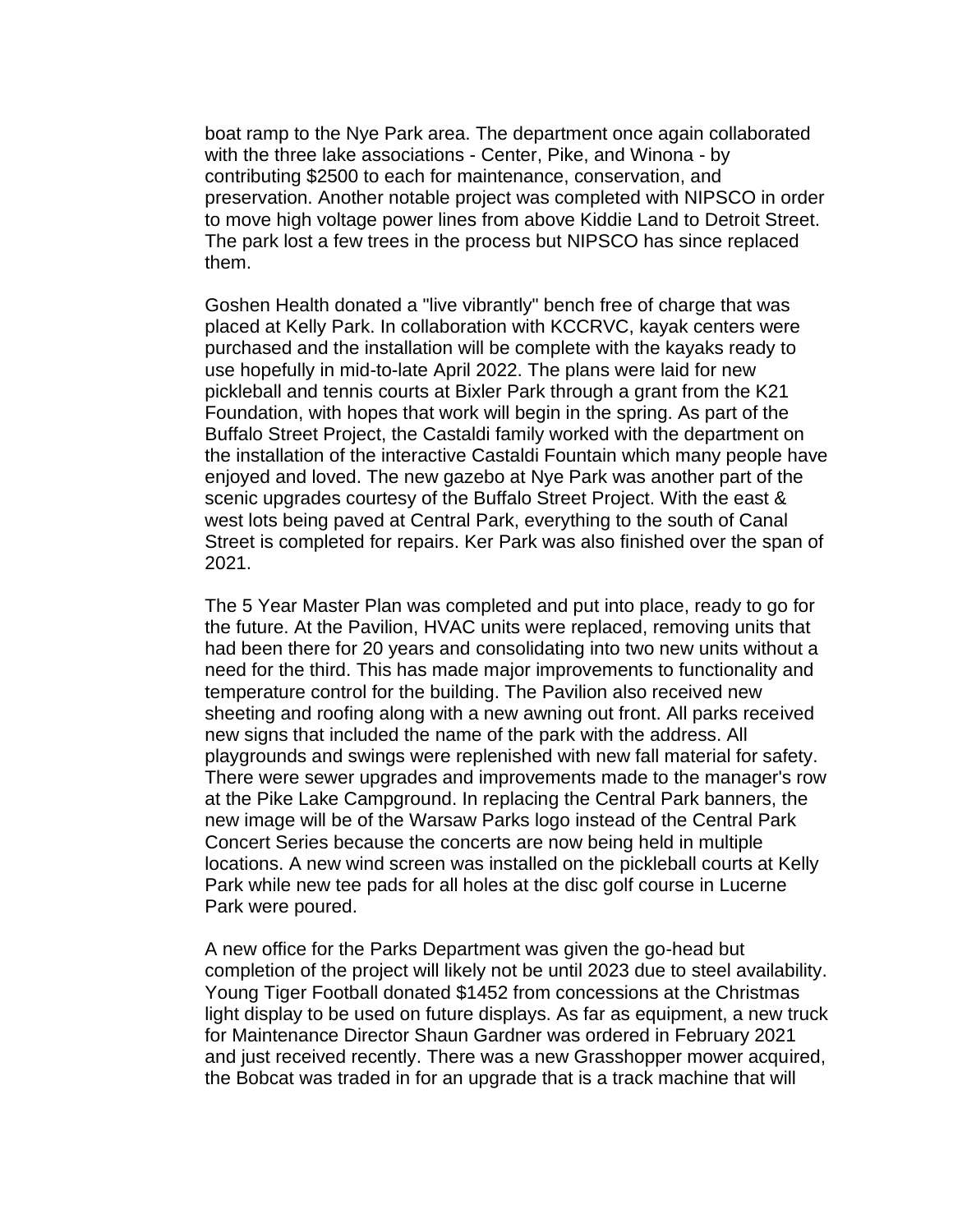help for working in poor turf conditions, and new blowers, push mowers, etc. were purchased to replace aged machinery. With intent to use the Elements program, a few iPads were purchased for the crew that will hopefully be implemented in the near future.

The Parks Department tends to some items downtown like the flower planter beds, the alleyway, and dumping the trash barrels. In 2021 there was 76 tons of garbage collected, amounting to 6-7 loads a day in the summertime. For the winter, there are 28 residents signed up for the driveway plowing program, with the list continuing to grow.

With regard to rentals, Plummer noted that while figures were up from the previous year, they were not back to pre-pandemic levels. He was happy to allow the Pavilion to be used for COVID vaccine clinics in spite of lost revenue because that was important to have for the community. And as for events, COVID forced the cancellation of all major events and attendance was down for smaller ones. He said the numbers were growing in a positive direction despite what had gone on. He also noted that sponsorships and donations were a wash for those events as they were refunded upon cancellation.

Plummer said in closing that the park system has become more valuable as COVID grips society and provides a much needed outlet for many. He thanked the Park Board, City Council, and all those involved with grants and donations for allowing the Parks Department to do all they do.

2. Recreation Report

Recreation Director Stephanie Schaefer informed the Board that Daddy's Little Sweetheart Dance held at the beginning of February was a huge success. The event sold out and there were many positive remarks about the Nelson's catering. March's macrame class is fully booked as the art has become very popular again. She stated all concerts, big and small, are planned for the year. The Lakes Festival and Summer Concert Series contracts have been approved, with the rock and country concert contracts going to Board of Works very soon. The recreation guide is in process and Schaefer is looking forward to her first summer as director. Major concert headliners will be announced the first week of April.

3. Maintenance Report

Maintenance Director Shaun Gardner spoke to the staff staying busy with indoor projects as winter carries on. All picnic tables are complete, with almost all the benches done. Getting the picnic tables done has been a large undertaking as no tables were repaired the year before.